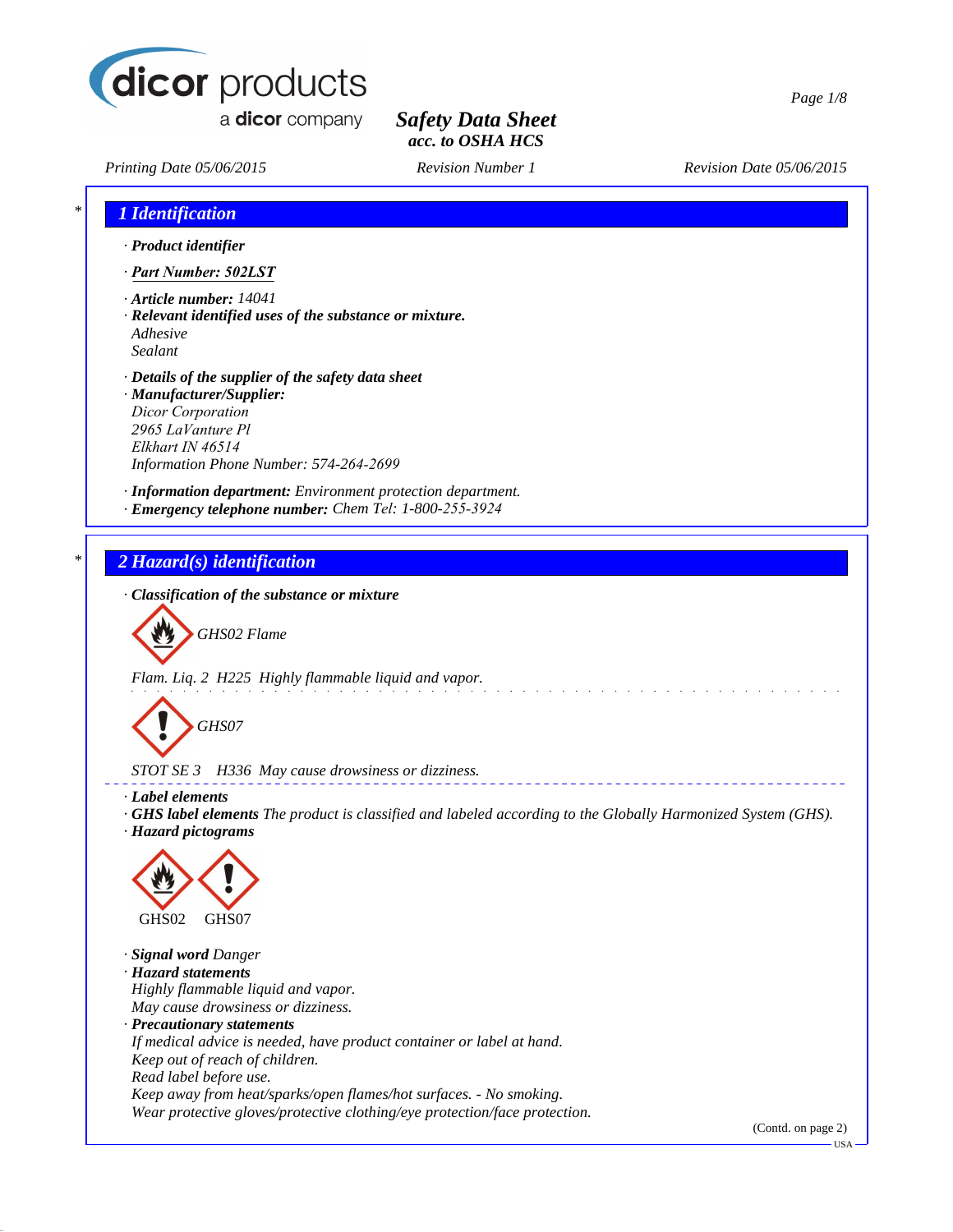*Printing Date 05/06/2015 Revision Number 1 Revision Date 05/06/2015*

|  | Part Number: 502LST |  |
|--|---------------------|--|
|--|---------------------|--|

| Take precautionary measures against static discharge.                                                                                                                                                          |        |
|----------------------------------------------------------------------------------------------------------------------------------------------------------------------------------------------------------------|--------|
|                                                                                                                                                                                                                |        |
| IF ON SKIN (or hair): Remove/Take off immediately all contaminated clothing. Rinse skin with water/shower.<br>IF INHALED: Remove victim to fresh air and keep at rest in a position comfortable for breathing. |        |
| Call a poison center/doctor if you feel unwell.                                                                                                                                                                |        |
| In case of fire: Use for extinction: CO2, powder or water spray.                                                                                                                                               |        |
| Store locked up.                                                                                                                                                                                               |        |
| Store in a well-ventilated place. Keep container tightly closed.                                                                                                                                               |        |
| Store in a well-ventilated place. Keep cool.                                                                                                                                                                   |        |
| Dispose of contents/container in accordance with local/regional/national/international regulations.                                                                                                            |        |
| · Classification system:                                                                                                                                                                                       |        |
| $\cdot$ NFPA ratings (scale 0 - 4)                                                                                                                                                                             |        |
| $Health = 1$                                                                                                                                                                                                   |        |
| $Fire = 3$                                                                                                                                                                                                     |        |
| $Reactivity = 0$                                                                                                                                                                                               |        |
| · HMIS-ratings (scale 0 - 4)                                                                                                                                                                                   |        |
| <b>HEALTH</b><br>$\Box$ Health = 1                                                                                                                                                                             |        |
| $\sqrt{3}$<br>$Fire = 3$<br><b>FIRE</b>                                                                                                                                                                        |        |
| <b>PHYSICAL HAZARD</b> 0 <i>Physical Hazard</i> = 0                                                                                                                                                            |        |
|                                                                                                                                                                                                                |        |
| Other hazards                                                                                                                                                                                                  |        |
| · Results of PBT and vPvB assessment                                                                                                                                                                           |        |
| · PBT: Not applicable.                                                                                                                                                                                         |        |
| $\cdot$ vPvB: Not applicable.                                                                                                                                                                                  |        |
|                                                                                                                                                                                                                |        |
| <b>3 Composition/information on ingredients</b>                                                                                                                                                                |        |
| · Chemical characterization: Mixtures                                                                                                                                                                          |        |
| · Description: Mixture                                                                                                                                                                                         |        |
| · Hazardous components:                                                                                                                                                                                        |        |
| $64742-89-8$ Solvent naphtha (petroleum), light aliph.(VM&P)                                                                                                                                                   | 25-50% |
|                                                                                                                                                                                                                |        |
| <b>4 First-aid measures</b>                                                                                                                                                                                    |        |
|                                                                                                                                                                                                                |        |
| · Description of first aid measures<br>· After inhalation: Overexposure, remove to fresh air and seek medical attention.                                                                                       |        |

*· After eye contact:*

*Rinse opened eye for 20 minutes under running water. If eye becomes irritated, obtain medical treatment. · After swallowing: Seek immediate medical advice.*

- *· Information for doctor:*
- *· Most important symptoms and effects, both acute and delayed No further relevant information available.*
- *· Indication of any immediate medical attention and special treatment needed*
- *No further relevant information available.*

## *\* 5 Fire-fighting measures*

- *· Extinguishing media*
- *· Suitable extinguishing agents:*

*CO2, extinguishing powder or water spray. Fight larger fires with water spray or alcohol resistant foam.*

(Contd. on page 3) USA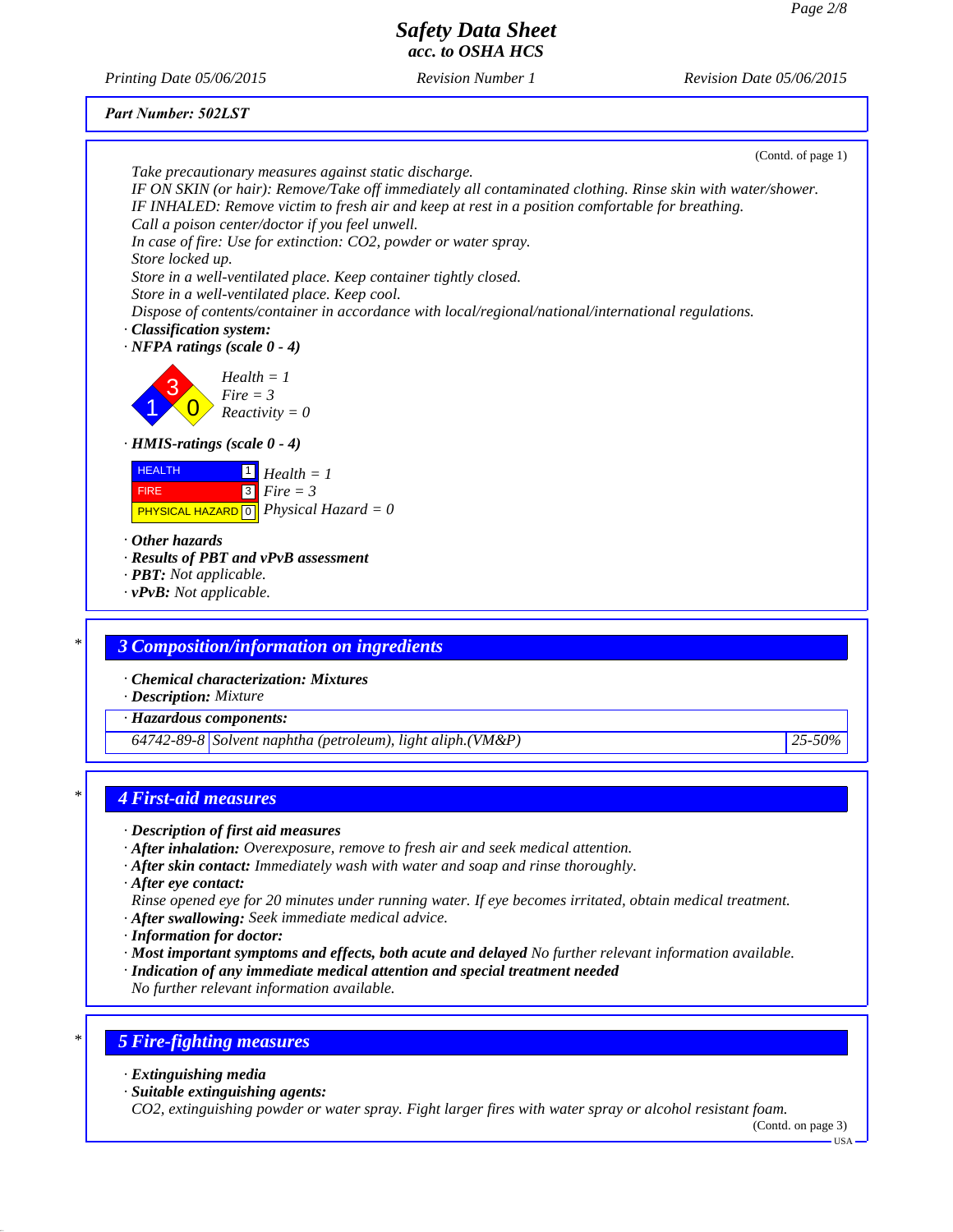(Contd. of page 2)

#### *Safety Data Sheet acc. to OSHA HCS*

*Printing Date 05/06/2015 Revision Number 1 Revision Date 05/06/2015*

#### *Part Number: 502LST*

*Use fire fighting measures that suit the environment.*

- *· Advice for firefighters*
- *· Protective equipment: Coveralls*

*Respiratory protective device.*

#### *\* 6 Accidental release measures*

- *· Personal precautions, protective equipment and emergency procedures Wear protective equipment. Keep unprotected persons away. Ensure adequate ventilation*
- *· Environmental precautions: Do not allow to enter sewers/ surface or ground water.*
- *· Methods and material for containment and cleaning up:*

*Absorb with liquid-binding material (sand, diatomite, acid binders, universal binders, sawdust). Dispose of contaminated material as waste in accordance with federal state and local regulations. Ensure adequate ventilation.*

#### *· Reference to other sections See Section 7 for information on safe handling. See Section 8 for information on personal protection equipment. See Section 13 for disposal information.*

#### *\* 7 Handling and storage*

#### *· Handling:*

- *· Precautions for safe handling Avoid prolonged or repeated contact with skin. Avoid contact with eyes. Wash thoroughly after handling. Ensure good ventilation/exhaustion at the workplace. Prevent formation of aerosols. Open containers in a well ventilated area and avoid breathing headspace vapors.*
- *· Information about protection against explosions and fires:*
- *Store in cool dry area away from direct heat (60-90 degrees F).*
- *· Conditions for safe storage, including any incompatibilities*
- *· Storage:*
- *· Requirements to be met by storerooms and receptacles: Store in a cool location away from direct heat.*
- *· Information about storage in one common storage facility: Store as flammable liquid.*
- *· Further information about storage conditions: Keep receptacle tightly sealed.*
- *· Specific end use(s) No further relevant information available.*

#### *\* 8 Exposure controls/personal protection*

- *· Additional information about design of technical systems: No further data; see item 7.*
- *· Control parameters*
- *· Components with limit values that require monitoring at the workplace:*
- *The product does not contain any relevant quantities of materials with critical values that have to be monitored at the workplace.*
- *· Additional information: The lists that were valid during the creation were used as basis.*

(Contd. on page 4)

USA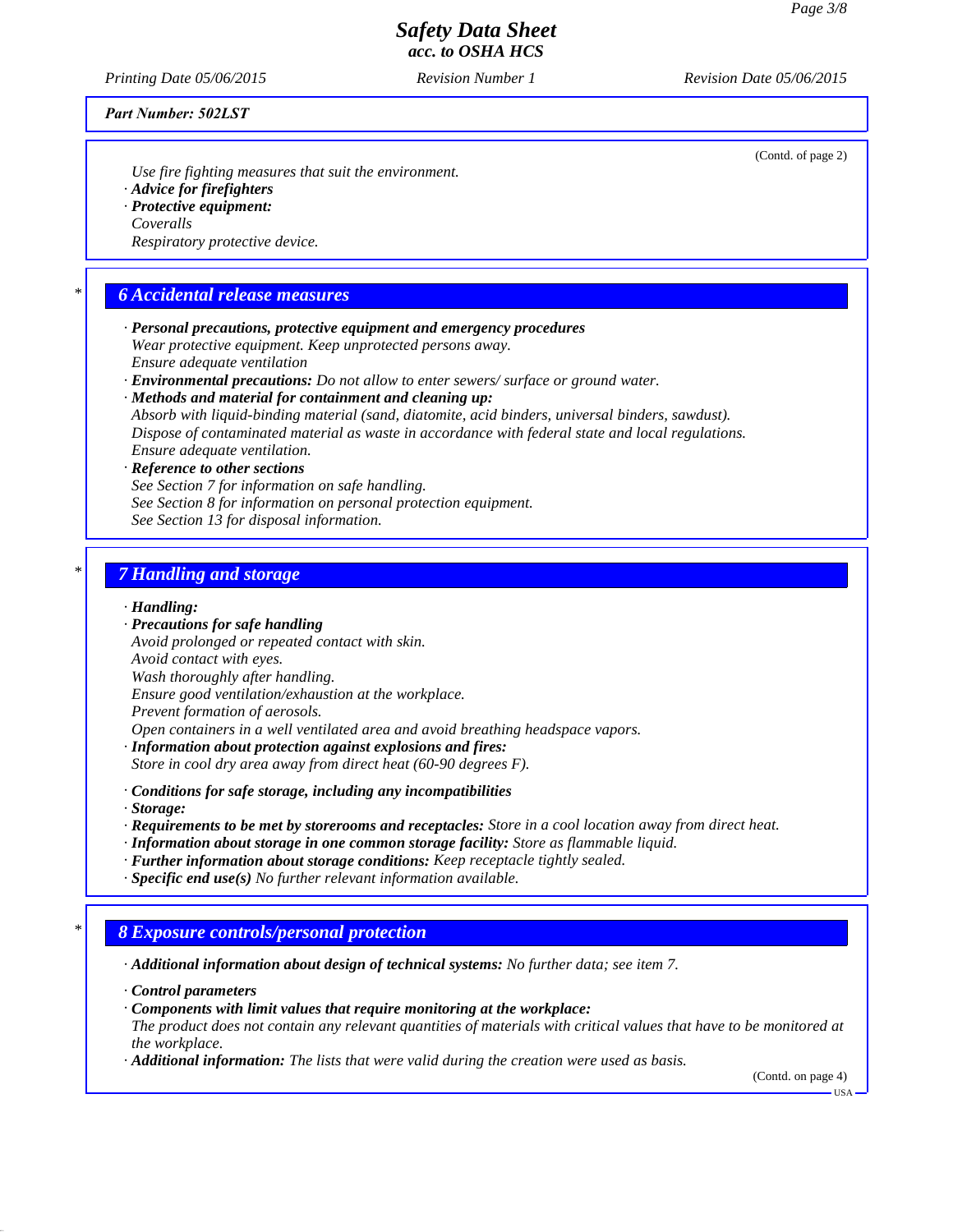*Printing Date 05/06/2015 Revision Number 1 Revision Date 05/06/2015*

*Part Number: 502LST*

(Contd. of page 3)

- *· Exposure controls*
- *· Personal protective equipment (see listings below)*

*· General protective and hygienic measures: Keep away from foodstuffs, beverages and feed. Immediately remove all soiled and contaminated clothing. Wash hands before breaks and at the end of work. Store protective clothing separately.*

*· Breathing equipment:*

*Use approved respiratory protection equipment when airborne exposure is excessive. Consult the respirator manufacturer to determine the appropriate type of equipment for a given application. Observe respirator use limitations specified by the manufacturer.*

*· Protection of hands:*



*Protective gloves*

*The glove material has to be impermeable and resistant to the product/ the substance/ the preparation. · Material of gloves*

*Nitrile rubber, NBR*

*The selection of the suitable gloves does not only depend on the material, but also on further marks of quality and varies from manufacturer to manufacturer.*

*· Penetration time of glove material*

*The exact break through time has to be found out by the manufacturer of the protective gloves and has to be observed.*

- *· Eye protection: Safety glasses with side shields.*
- *· Body protection: Protective work clothing*

## *\* 9 Physical and chemical properties*

|  | · Information on basic physical and chemical properties |  |  |
|--|---------------------------------------------------------|--|--|
|--|---------------------------------------------------------|--|--|

*· General Information*

| $\cdot$ Appearance:                      |                                               |                    |
|------------------------------------------|-----------------------------------------------|--------------------|
| Form:                                    | Paste                                         |                    |
| Color:                                   | Tan                                           |                    |
| $\cdot$ Odor:                            | Characteristic                                |                    |
| • Odour threshold:                       | Not determined.                               |                    |
| $\cdot$ Change in condition              |                                               |                    |
| <b>Melting point:</b>                    | Undetermined.                                 |                    |
| <b>Boiling point:</b>                    | 127 °C (261 °F)                               |                    |
| $\cdot$ Flash point:                     | 13 °C (55 °F)                                 |                    |
| · Auto igniting:                         | Product is not selfigniting.                  |                    |
| · Danger of explosion:                   | Product does not present an explosion hazard. |                    |
| $\cdot$ Specific gravity:                | 1.18                                          |                    |
| $\cdot$ Relative density                 | Not determined.                               |                    |
| · Vapour density                         | Not determined.                               |                    |
| $\cdot$ Evaporation rate                 | Not determined.                               |                    |
| $\cdot$ Solubility in / Miscibility with |                                               |                    |
| Water:                                   | <i>Insoluble</i>                              |                    |
|                                          |                                               | (Contd. on page 5) |

USA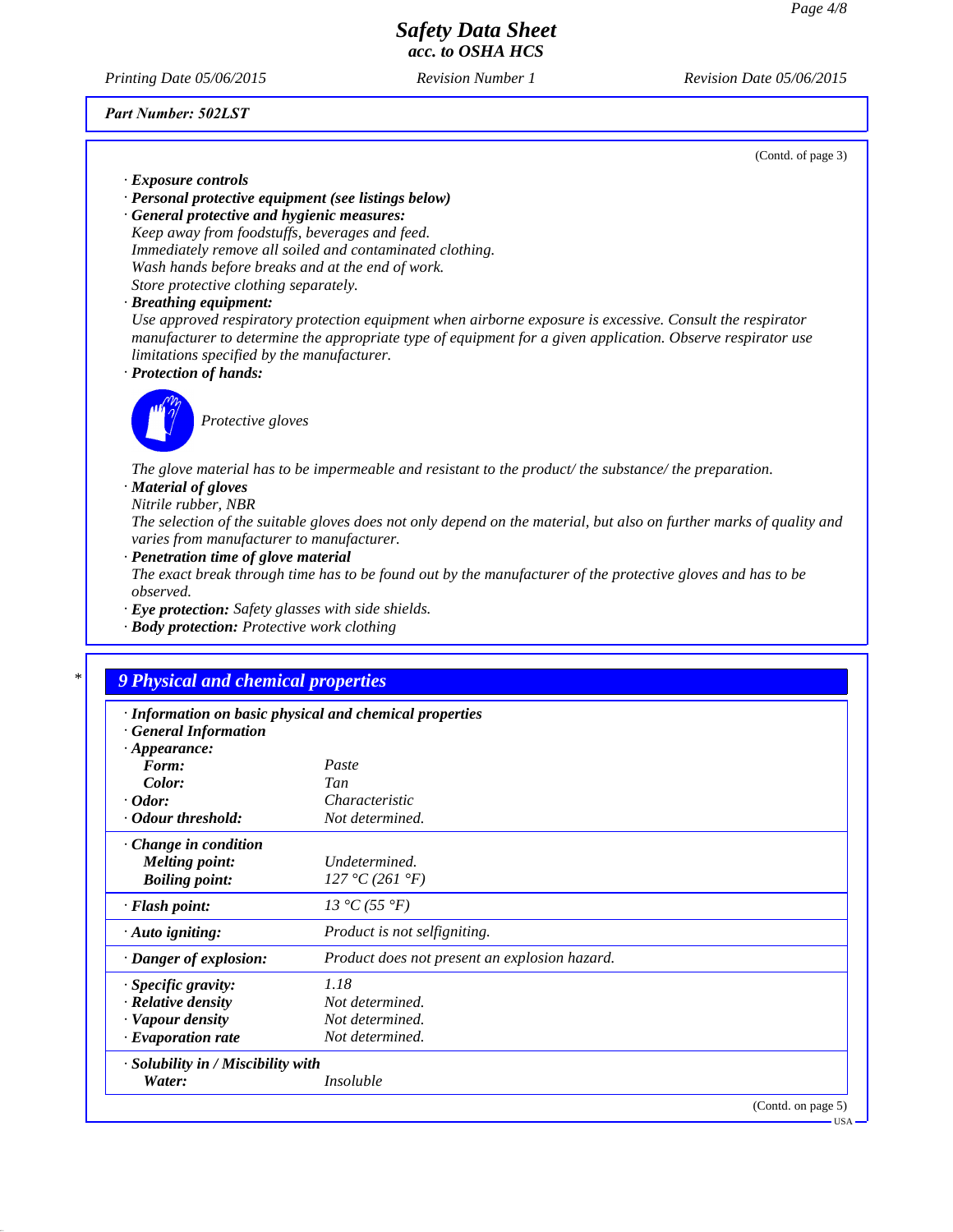*Printing Date 05/06/2015 Revision Number 1 Revision Date 05/06/2015*

*Part Number: 502LST*

|                                                     | (Contd. of page 4)                                         |  |
|-----------------------------------------------------|------------------------------------------------------------|--|
| · Solvent content:<br>Organic solvents:             | 33 %                                                       |  |
| <i>Solids content:</i><br>$\cdot$ Other information | 67 %<br><i>Voc: 380 G/L</i><br>Weight per gallon: $= 9.85$ |  |

## *\* 10 Stability and reactivity*

- *· Reactivity*
- *· Chemical stability*
- *· Thermal decomposition / conditions to be avoided: No decomposition if used according to specifications.*
- *· Possibility of hazardous reactions No dangerous reactions known.*
- *· Conditions to avoid No further relevant information available.*
- *· Incompatible materials: Strong oxidizers, acids, and bases.*
- *· Hazardous decomposition products:*

*OXIDES OF CARBONS AND NITROGEN UNDER BURNING CONDITIONS.*

#### *\* 11 Toxicological information*

- *· Information on toxicological effects*
- *· Acute toxicity:*
- *· Primary irritant effect:*
- *· on the skin: May irritate the skin.*
- *· on the eye: May irritate the eye.*
- *· Sensitization: No sensitizing effects known.*
- *· Additional toxicological information: When used and handled according to specifications, the product does not have any harmful effects according to our experience and the information provided to us.*

#### *· Carcinogenic categories*

*· IARC (International Agency for Research on Cancer)*

*None of the ingredients is listed.*

*· NTP (National Toxicology Program)*

*None of the ingredients is listed.*

*· OSHA-Ca (Occupational Safety & Health Administration)*

*None of the ingredients is listed.*

## *\* 12 Ecological information*

*· Toxicity*

- *· Aquatic toxicity: No further relevant information available.*
- *· Persistence and degradability No further relevant information available.*
- *· Behavior in environmental systems:*
- *· Bioaccumulative potential No further relevant information available.*
- *· Mobility in soil No further relevant information available.*
- *· Additional ecological information:*
- *· General notes: At present there are no ecotoxicological assessments.*

(Contd. on page 6)

USA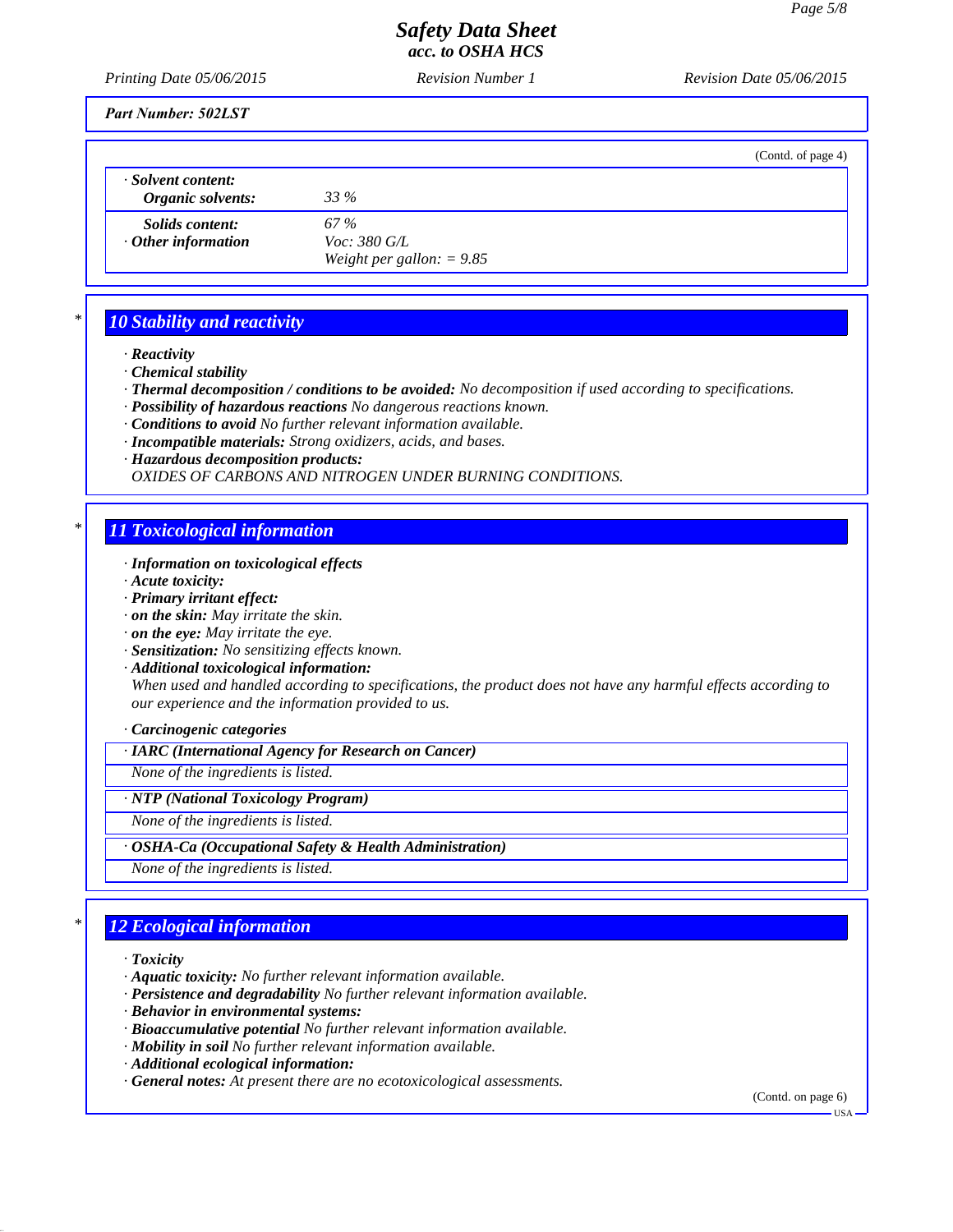*Printing Date 05/06/2015 Revision Number 1 Revision Date 05/06/2015*

*Part Number: 502LST*

*· Results of PBT and vPvB assessment*

*· PBT: Not applicable.*

*· vPvB: Not applicable.*

*· Other adverse effects No further relevant information available.*

## *\* 13 Disposal considerations*

- *· Waste treatment methods*
- *· Recommendation: Must be specially treated adhering to official regulations.*
- *· Uncleaned packagings:*
- *· Recommendation: Disposal must be made according to official regulations.*

| $\cdot$ UN-Number<br>· DOT, ADR, IMDG, IATA                                         | <b>UN1133</b>                                                                                                                           |
|-------------------------------------------------------------------------------------|-----------------------------------------------------------------------------------------------------------------------------------------|
| · UN proper shipping name<br>· DOT, IMDG, IATA<br>$\cdot$ ADR                       | <b>ADHESIVES</b><br>1133 ADHESIVES                                                                                                      |
| · Transport hazard class(es)                                                        |                                                                                                                                         |
| $\cdot$ DOT                                                                         |                                                                                                                                         |
|                                                                                     |                                                                                                                                         |
| · Class                                                                             | 3 Flammable liquids                                                                                                                     |
| $-Label$                                                                            | 3<br>.                                                                                                                                  |
|                                                                                     |                                                                                                                                         |
| · Class                                                                             | 3 Flammable liquids                                                                                                                     |
| $-Label$                                                                            | 3                                                                                                                                       |
| · Packing group<br>· DOT, ADR, IMDG, IATA                                           | III                                                                                                                                     |
| · Environmental hazards:                                                            | Not applicable.                                                                                                                         |
| · Special precautions for user                                                      | Warning: Flammable liquids                                                                                                              |
| · Transport in bulk according to Annex II of<br><b>MARPOL73/78 and the IBC Code</b> | Not applicable.                                                                                                                         |
| · Transport/Additional information:                                                 |                                                                                                                                         |
| $\cdot$ DOT                                                                         | Limited Quantity [DOT ground] - 5 Liters (1.3 gallons) and less (PG<br>III materials) may be classified as LTD. QTY. 49 CFR 173.150 (b) |

(Contd. of page 5)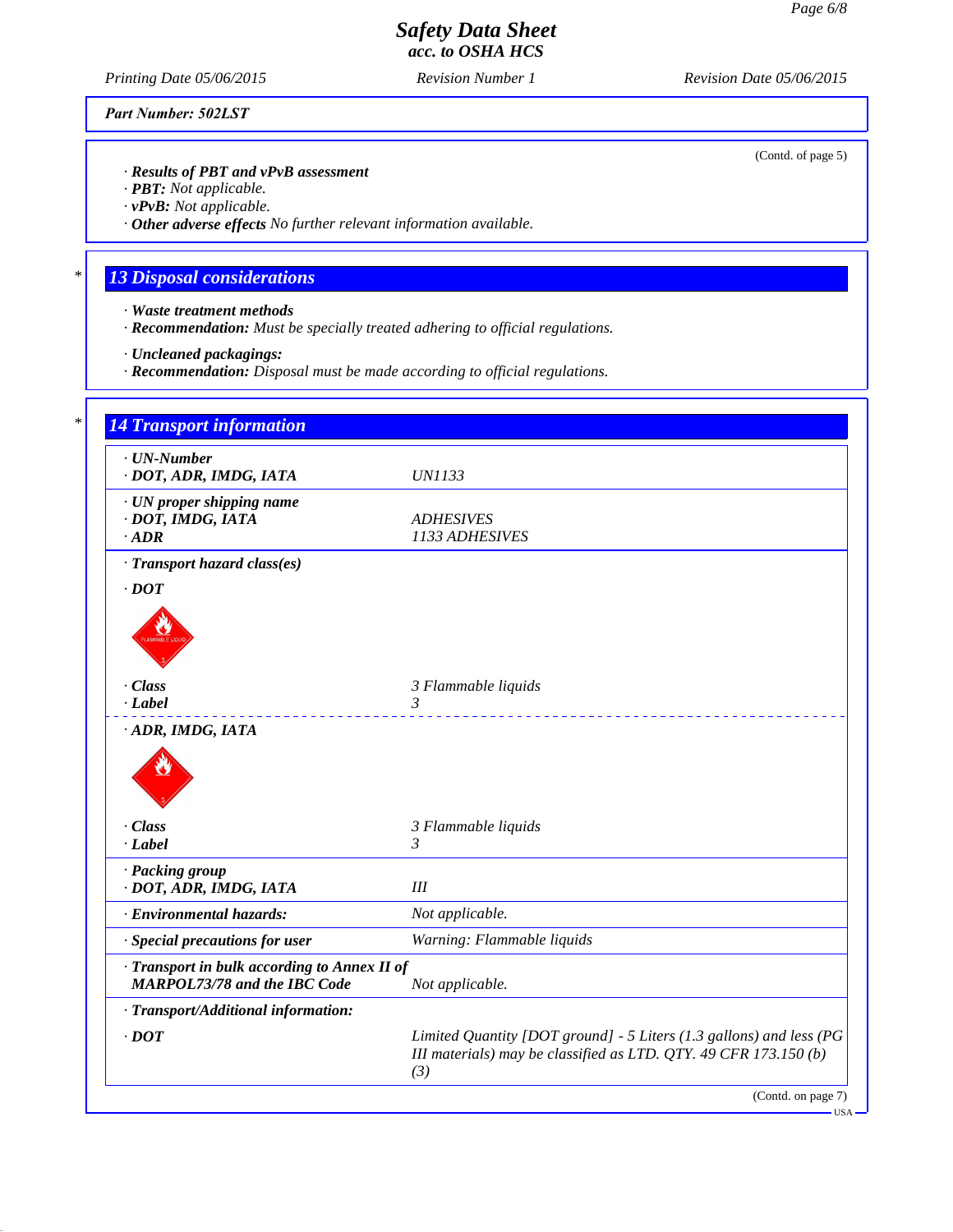(Contd. of page 6)

#### *Safety Data Sheet acc. to OSHA HCS*

*Printing Date 05/06/2015 Revision Number 1 Revision Date 05/06/2015*

*Part Number: 502LST*

*· UN "Model Regulation": UN1133, ADHESIVES, 3, III*

#### *\* 15 Regulatory information*

*· Safety, health and environmental regulations/legislation specific for the substance or mixture · Sara*

*· Section 355 (extremely hazardous substances):*

*None of the ingredients is listed.*

*· Section 313 (Specific toxic chemical listings):*

*None of the ingredients is listed.*

*· TSCA (Toxic Substances Control Act):*

*All components of this product are on the TSCA Inventory or are exempt from TSCA Inventory requirements.*

*· Proposition 65*

*· Chemicals known to cause cancer:*

*All ingredients are listed.*

*· Chemicals known to cause reproductive toxicity:*

*None of the ingredients is listed.*

*· (DSL) Canada Dosmestic Substance List*

*All components of this product are on the DSL(Canada Domestic Substance list) or are exempt from DSL requirements.*

*· Cancerogenity categories*

*· EPA (Environmental Protection Agency)*

*None of the ingredients is listed.*

*· TLV (Threshold Limit Value established by ACGIH)*

*None of the ingredients listed.*

*· MAK (German Maximum Workplace Concentration)*

*None of the ingredients is listed.*

*· NIOSH-Ca (National Institute for Occupational Safety and Health)*

*None of the ingredients is listed.*

*· National regulations:*

*· Water hazard class: Water hazard class 3 (Self-assessment): extremely hazardous for water.*

*· Chemical safety assessment: A Chemical Safety Assessment has not been carried out.*

#### *\* 16 Other information*

*Although the information and recommendations set forth in this SDS are presented in good faith and are believed to be correct as of the date of this SDS, Dicor Corporation makes no representations as to the completeness or accuracy thereof. Information is supplied on the condition that the persons receiving and using it will make their own determination as to the suitability for their purpose prior to use. In no event will Dicor Corporation or any affiliate thereof be responsible for damages of any nature whatsoever resulting from the use or reliance on the information set forth in the SDS.*

*· Department issuing SDS: Environment protection department.*

*· Creation Date: 10/10/2012*

*· Date of preparation / last revision 05/06/2015 / -*

(Contd. on page 8)

USA